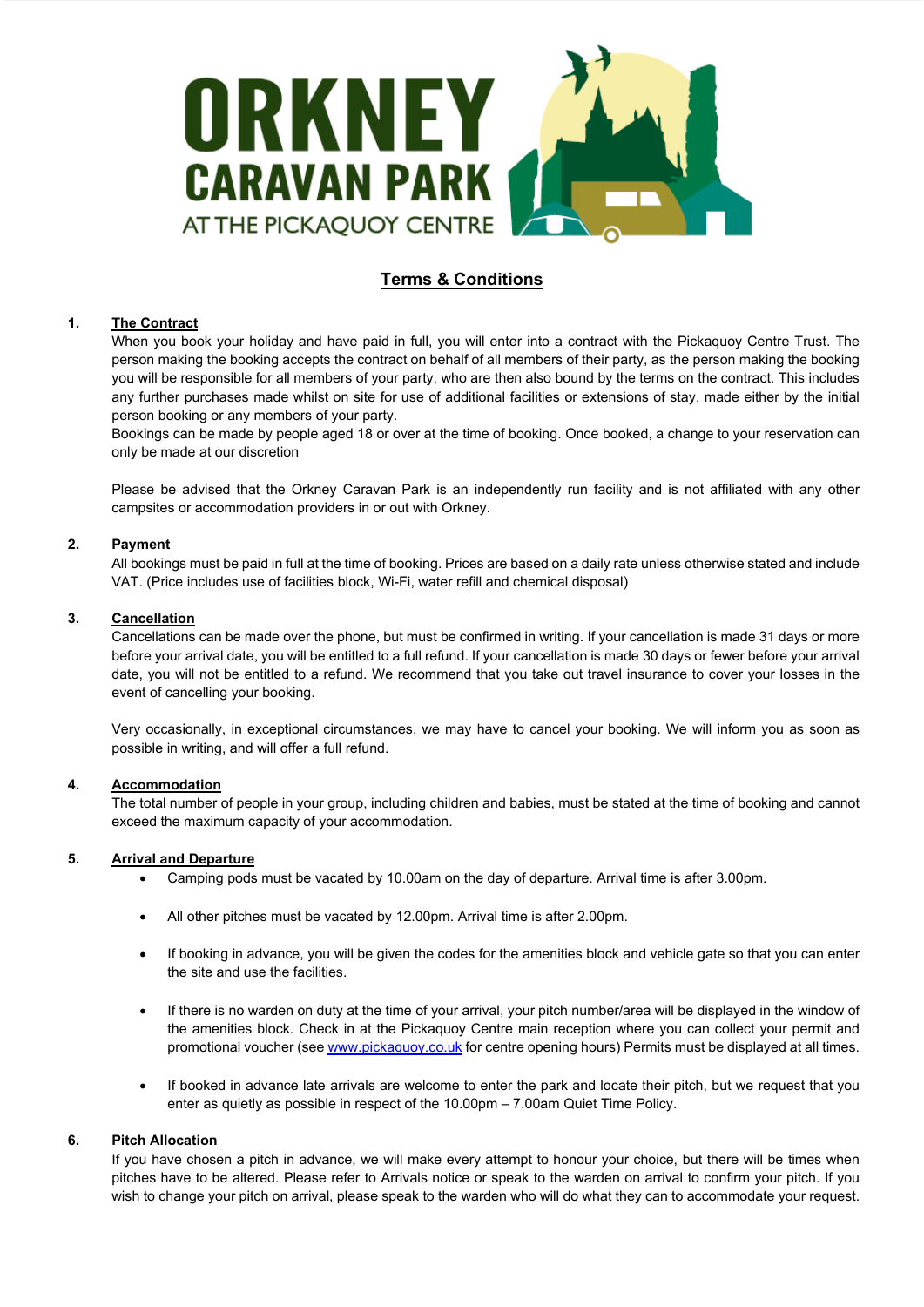Please note that if you are travelling as part of a group and require multiple pitches, we cannot guarantee that you will be assigned adjacent pitch/es to the other members of your group. We will, of course, make every effort to accommodate your preferences.

Tents must be a minimum of six metres apart in case of fire.

#### **7. Delays/Cancellation of Transport**

We cannot be held responsible for any transport delays, cancellations or changes prior to your arrival or departure. These should be covered by your holiday insurance. Please contact us if you cannot meet your arrival date – we will try our best to accommodate any necessary changes to your booking, but this will not always be possible.

## **8. Safety**

Please keep to the speed limit of 5mph at all times. This is for the safety of all customers, in particular children and those with mobility issues.

For their own safety, we ask that children under the age of eight do not use the amenities block unaccompanied.

Open fires are not permitted at any time. If using portable barbecue equipment, please do not place directly onto grass, and do not dispose of in wheelie bins until completely cold. No cooking is permitted in the amenities block or camping pods, except in microwave.

# **9. Dogs & Pets**

Dogs and pets are welcome at our Park, up to a maximum of three dogs per pitch, but not in the camping pods. They must be exercised off site (there is a large park opposite the caravan park), they must be kept on a lead at all times and you must clean up after them. Please do not leave your dog unattended at the Park. If your dog causes a nuisance to other customers or has caused damage, you will be required to remove it from the Park.

#### **10. Personal Possessions**

You are responsible for your personal possessions at all times during your stay, and we are not liable for any loss, theft or damage to these.

#### **11. Motor Vehicles**

We are not responsible for any loss, theft or damage to your vehicle(s), vehicles must be roadworthy, taxed and insured. We reserve the right to ask for evidence of vehicle insurance at any time during your stay.

At peak times, car parking facilities may be limited and guests may be required to park their vehicles at the main Pickaquoy Centre car park. This is a very short walk away from the Park.

At times of heavy or prolonged rainfall the grass can become very wet. During these times vehicles not on a hard-standing pitch may be required to park in the adjacent Pickaquoy Centre car park. We cannot take any responsibility for any vehicle that gets stuck in grass areas.

No commercial vehicles are permitted on site as the Park is a touring caravan park. We cannot accommodate those using vehicles for residential or employment purposes.

## **12. Conduct**

We ask all customers to show consideration to others at all times. If staff or customers find that your conduct is dangerous, offensive, noisy or anti-social, we may ask you to leave the Park. If illegal activity is suspected, the police will be contacted.

The person named on the booking/enquiry may be liable for any damage caused by themselves or their visitors to the pitch or to any Park facilities or to other customers' property. The Trust reserves the right to ban individuals from future use of the Park.

### **13. Quiet Time**

Please note that the Park has a Quiet Time Policy between 10.00pm and 7.00am. Please keep noise that may disturb other customers to a minimum during this time.

## **14. Visitors**

The Orkney Caravan Park is happy to accommodate up to 4 visitors per pitch/booking per day. All visitors are required to be off site by 10.00pm. Any visitor staying overnight or beyond 10.00pm will be considered an additional person of the booking and will be subject to payment.